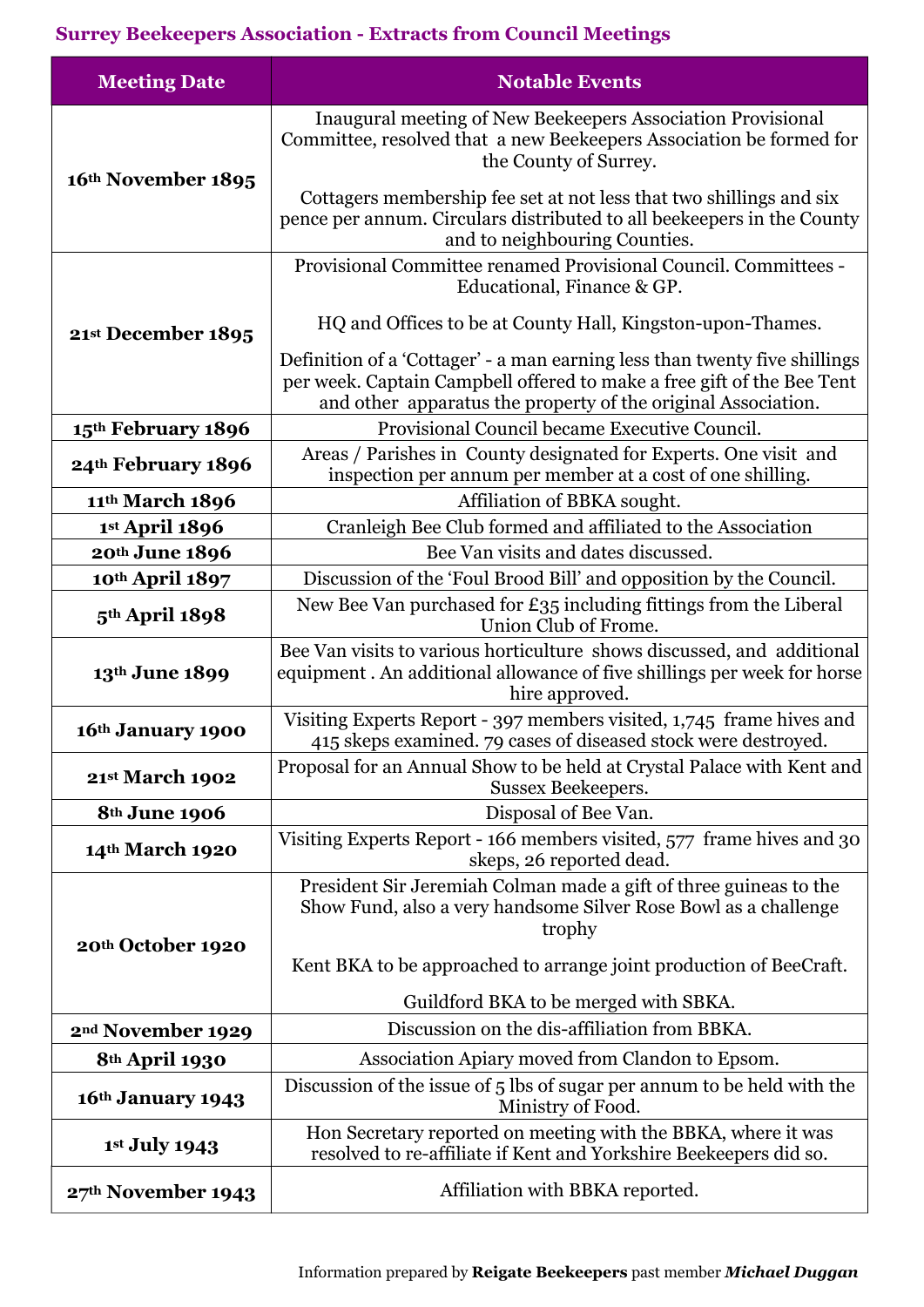## **Surrey Beekeepers Association - Extracts from Council Meetings**

| <b>Meeting Date</b>            | <b>Notable Events</b>                                                                                                                                                                                                                                                                                                                                                                                     |
|--------------------------------|-----------------------------------------------------------------------------------------------------------------------------------------------------------------------------------------------------------------------------------------------------------------------------------------------------------------------------------------------------------------------------------------------------------|
| 12th February 1944             | Croydon Division proposed that - 'the Council of BBKA be requested to<br>invite the British Standards Institution to call a representative<br>conference of all interested parties to consider the possibility of some<br>degree of standardisation being introduced into the manufacture of<br>Beehives and Beekeeping equipment with a view to receiving a<br>reasonable degree of interchangeability.' |
| 28th April 1949                | It was reported that SBKA had been presented with 460 £1 shares in<br>BeeCraft Ltd.                                                                                                                                                                                                                                                                                                                       |
| 13th December 1950             | Discussion on the ongoing problems with Dorking Division. It was<br>decided to amalgamate Dorking with Reigate Division.                                                                                                                                                                                                                                                                                  |
| 27th November 1951             | Camberly Division has been closed down.                                                                                                                                                                                                                                                                                                                                                                   |
| 10th July 1952                 | Due to falling membership a 'Ways and Means' Committee has been<br>formed.                                                                                                                                                                                                                                                                                                                                |
| 18th April 1955                | A suggested scheme for the collection of combs and foundation was<br>explained. The British Wax Refining Co. Ltd. of Redhill was prepared to<br>pay one shilling and three pence per lb for old comb and foundation in<br>any condition.                                                                                                                                                                  |
| 28th February 1956             | Reigate Division wrote to say they had lost about 30 members due to<br>raised subscription.                                                                                                                                                                                                                                                                                                               |
| 4 <sup>th</sup> September 1956 | A most comprehensive leaflet on 'Beekeeping' had been issued by<br>Surrey CC.                                                                                                                                                                                                                                                                                                                             |
| 9th May 1961                   | Weybridge Division after an EGM has decided to close the Division.                                                                                                                                                                                                                                                                                                                                        |
| 26th March 1965                | Letter received from the Ministry of Agriculture and Fisheries<br>divisional office in Guildford apolgising for not letting the Association<br>know about the outbreak of Foul Brood in Croydon, and promising full<br>cooperation in future.                                                                                                                                                             |
| 19th March 1966                | Report that the Ministry of Agriculture had apologised for not<br>informing SBKA of several cases of Foul Brood, and promised to<br>cooperate in future.                                                                                                                                                                                                                                                  |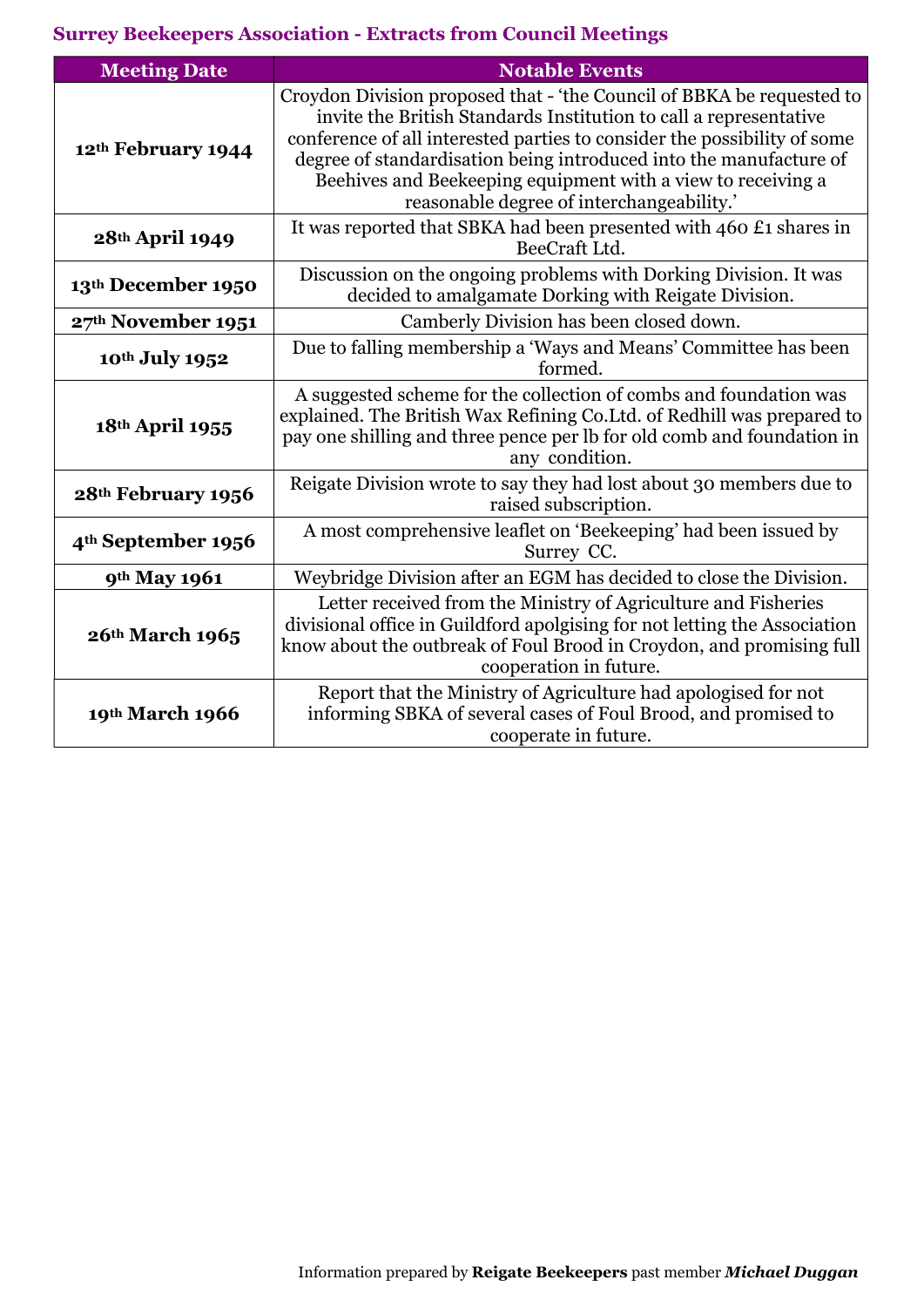| Year | <b>Date</b>              | <b>Notable Events</b>                                                                                                                                                                                                                                                                                                                                                                                                                                                                                                                                                                                                                                                                                                                                                                                                                                                                                                                                               |
|------|--------------------------|---------------------------------------------------------------------------------------------------------------------------------------------------------------------------------------------------------------------------------------------------------------------------------------------------------------------------------------------------------------------------------------------------------------------------------------------------------------------------------------------------------------------------------------------------------------------------------------------------------------------------------------------------------------------------------------------------------------------------------------------------------------------------------------------------------------------------------------------------------------------------------------------------------------------------------------------------------------------|
| 1879 | Feb 1880                 | Cottager Beekeeper will be induced to adopt a more humane<br>treatment towards his bees. Transfer of old to new ideas - introduction<br>of Bar Frame Hive. Affiliation to British Beekeepers Association and<br>use of their BeeManipulating Tent.                                                                                                                                                                                                                                                                                                                                                                                                                                                                                                                                                                                                                                                                                                                  |
| 1880 | Feb 1881                 | Bee Tent constructed. Annual County Show held at Skating Rink<br>Croydon on 11 <sup>th</sup> / 12 <sup>th</sup> August 1880.                                                                                                                                                                                                                                                                                                                                                                                                                                                                                                                                                                                                                                                                                                                                                                                                                                        |
| 1881 | 1882                     | Annual Show at Guildford - 14th September. Bee Tent used at<br>Exhibition at Croydon.                                                                                                                                                                                                                                                                                                                                                                                                                                                                                                                                                                                                                                                                                                                                                                                                                                                                               |
| 1882 | Jan 1883                 | Annual show held at Godalming in conjunction with Charterhouse<br>Cottagers Flower Show. Bee Tent used at May shows. New District<br>opened at Wimbledon.                                                                                                                                                                                                                                                                                                                                                                                                                                                                                                                                                                                                                                                                                                                                                                                                           |
| 1883 | 1884                     | County Show held at the Royal Military College at Sandhurst 5th / 6th<br>September 1883.                                                                                                                                                                                                                                                                                                                                                                                                                                                                                                                                                                                                                                                                                                                                                                                                                                                                            |
| 1884 | 2 <sup>nd</sup> Mar 1885 | County Bee Show for 1885 to be held in Sutton. Annual County Show<br>to be held in June. Bee Tent was in constant use during the year.                                                                                                                                                                                                                                                                                                                                                                                                                                                                                                                                                                                                                                                                                                                                                                                                                              |
| 1885 | 13th Mar 1886            | County Bee Show to be held in Leatherhead. County Show 12th August<br>was held in Sutton.                                                                                                                                                                                                                                                                                                                                                                                                                                                                                                                                                                                                                                                                                                                                                                                                                                                                           |
| 1886 | 12th Mar 1887            | County Bee Show to be held in either Kingston or Surbiton.                                                                                                                                                                                                                                                                                                                                                                                                                                                                                                                                                                                                                                                                                                                                                                                                                                                                                                          |
| 1887 | 26th May 1888            | County Bee Show to be held at Weybridge. An exhibition was held in<br>conjunction with the Horticultural Society at Old Deer Park<br>Richmond.                                                                                                                                                                                                                                                                                                                                                                                                                                                                                                                                                                                                                                                                                                                                                                                                                      |
| 1888 | 1889                     | ? No details                                                                                                                                                                                                                                                                                                                                                                                                                                                                                                                                                                                                                                                                                                                                                                                                                                                                                                                                                        |
| 1889 | 11th April 1890          | Report to Committee 1888 to 1890 - less encouraging year due to bad<br>winter in 1888. Bee Tent still in great demand. Finances in<br>unsatisfactory state, debatable whether Annual County Show can be<br>held.                                                                                                                                                                                                                                                                                                                                                                                                                                                                                                                                                                                                                                                                                                                                                    |
|      | 1890 - 1894              | No information - see November 1985 developments                                                                                                                                                                                                                                                                                                                                                                                                                                                                                                                                                                                                                                                                                                                                                                                                                                                                                                                     |
|      | 15th Nov 1895            | Report to Members - A movement promoted by the Technical<br>Department of the Surrey County Council, to resuscitate the failing<br>cause of Bee-keeping in Surrey. A meeting of beekeepers for this object<br>was convened at Guildford on 19th October 1895, and presided over by<br>the Chairmen of the County Council. After discussion, a Provisional<br>Committee was formed to carry out this proposal, and elect a Standing<br>Committee. In view of such a resuscitation, a Special General meeting<br>of the Surrey Beekeepers Association was summoned for 15th<br>November 1895. Meeting at the County and Borough Halls Guildford,<br>with A. Seth Smith Esq. In the chair, when it was unanimously agreed<br>to dissolve this association in view of the new departure; suggesting to<br>all Surrey Beekeepers the advisability of joining the above movement,<br>starting under such auspicious circumstances. (Signed) C.D. Campbell<br>- Secretary. |
| 1895 | 15th Feb 1896            | First AGM of SBKA held 1st Feb 1896 at the Grand Jury Room,<br>County Hall, Kingston-upon-Thames. Mr E.C. Halsey Chairman<br>Surrey CC presided over this meeting. Rules adopted.                                                                                                                                                                                                                                                                                                                                                                                                                                                                                                                                                                                                                                                                                                                                                                                   |
| 1896 | 24th April 1897          | AGM held at the High School, Dorking Mr E.C. Halsey presided.<br>Thanks to Surrey CC for their grant of £100 for the gratuitous use of<br>rooms for General and Committee Meetings. Discussion of the Foul<br>Brood Bill.                                                                                                                                                                                                                                                                                                                                                                                                                                                                                                                                                                                                                                                                                                                                           |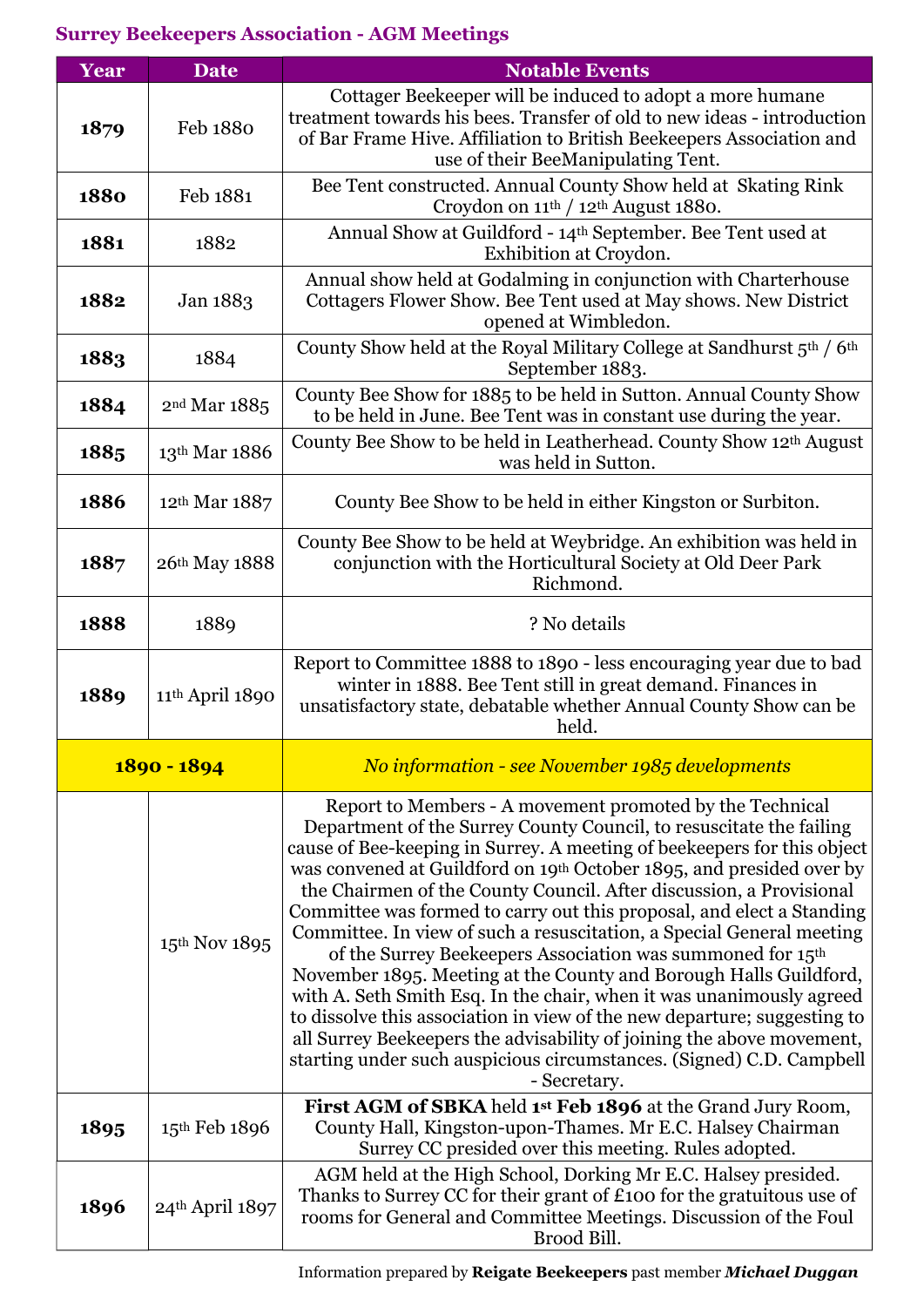| Year | <b>Date</b>       | <b>Notable Events</b>                                                                                                                                                                                                                                                                                                                                                                                                                                                                                                                                                                                                                                                                                                  |
|------|-------------------|------------------------------------------------------------------------------------------------------------------------------------------------------------------------------------------------------------------------------------------------------------------------------------------------------------------------------------------------------------------------------------------------------------------------------------------------------------------------------------------------------------------------------------------------------------------------------------------------------------------------------------------------------------------------------------------------------------------------|
| 1897 | 31st April 1898   | AGM held at Royal Grammar School, Guildford. Grant of £150 made<br>by Surrey CC in aid of certain educational work carries out by the<br>Association.                                                                                                                                                                                                                                                                                                                                                                                                                                                                                                                                                                  |
| 1898 | 29th April 1899   | AGM held at Epsom Technical Institute. Grant of £150 made by<br>Surrey CC in aid of certain educational work carries out by the<br>Association. Loan made by three members of Executive Committee for<br>the purchase of the Bee Van and had now been paid off.                                                                                                                                                                                                                                                                                                                                                                                                                                                        |
| 1899 | 28th April 1900   | AGM held at Royal Grammar School, Guildford. Annual Report<br>mentioned the steps that had been taken in eradicating Foul Brood.<br>Thanks to Surrey CC for grant of £150 made for the purpose of<br>carrying out certain educational work.                                                                                                                                                                                                                                                                                                                                                                                                                                                                            |
| 1900 | 27th April 1901   | AGM held at the Technical Institute, Redhill. Members present<br>included the Organising Secretary to the Council Technical<br>Committee. The County Council had publically thanked the<br>Association for the valuable work it had done in the County.                                                                                                                                                                                                                                                                                                                                                                                                                                                                |
| 1901 | 26th April 1902   | AGM held at the County Hall, Kingston-upon-Thames. Over the past<br>year 120 new members had joined the Association. Annual grant of<br>£150 received from the County Council.                                                                                                                                                                                                                                                                                                                                                                                                                                                                                                                                         |
| 1902 | 25th Mar 1903     | AGM held at the County Hall, Kingston-upon-Thames. Another<br>successful year. Annual Show held at Crystal Palace, with 2016 entries.<br>Thanks to Surrey CC for annual grant of £150                                                                                                                                                                                                                                                                                                                                                                                                                                                                                                                                  |
| 1903 | 30th April 1904   | AGM held at the County Hall Kingston-upon-Thames. Reported an<br>increase in membership. Annual grant of £150 received from Surrey<br>CC for educational purposes.                                                                                                                                                                                                                                                                                                                                                                                                                                                                                                                                                     |
| 1904 | 29th April 1905   | AGM held at the County Hall, Kingston-upon-Thames. Annual grant<br>of £150 received from the County Council.                                                                                                                                                                                                                                                                                                                                                                                                                                                                                                                                                                                                           |
| 1905 | 28th April 1906   | AGM held at the County Hall, Kingston-upon-Thames. Vote of thanks<br>for the Surrey CC grant and for the use of rooms for meetings at<br>County Hall.                                                                                                                                                                                                                                                                                                                                                                                                                                                                                                                                                                  |
| 1906 | $27th$ April 1907 | AGM held at the County Hall, Kingston-upon-Thames. Vote of thanks<br>for the Surrey CC grant and for the use of rooms for meetings at<br>County Hall. Increase of Annual Subscription to Six Shillings per<br>annum - the extra amount to be applied to the Show Fund. This<br>increase applied only to members above the status of Cottager.                                                                                                                                                                                                                                                                                                                                                                          |
| 1907 | 25th April 1908   | AGM held at the Technical Institute, Redhill. In support of a motion of<br>thanks to the Surrey CC for the grant of £150, it was stated that the<br>members of the Department Committee appointed by the Board of<br>Agriculture looked up; on the Association as a model Association and<br>was highly impressed by the god work done in Surrey.                                                                                                                                                                                                                                                                                                                                                                      |
| 1908 | $24th$ April 1909 | AGM held at the County Hall, Kingston-upon-Thames. Vote of thanks<br>to Surrey CC for the grant of £150. Discussion on the mysterious<br>diseases among bees.                                                                                                                                                                                                                                                                                                                                                                                                                                                                                                                                                          |
| 1909 | 30th April 1910   | AGM held at the County Hall, Kingston-upon-Thames. Annual Report<br>was not as rosey as the committee would have liked due mainly the<br>shocks that Beekeepers had sustained during the last three years. Vote<br>of thanks to Surrey CC for the grant of £150. A Mr Reid an explanation<br>of the BBKA re-organisation scheme under which it was suggested<br>that the present council of the BBKA should be dissolved and that the<br>Association should be made up of delegates from the County<br>Associations. This proposal being that for every 200 members of a<br>County Association there should be one member of the Council of the<br>re-organised Association. Mr Archibald Seth-Smith then proposed the |

Information prepared by **Reigate Beekeepers** past member *Michael Duggan*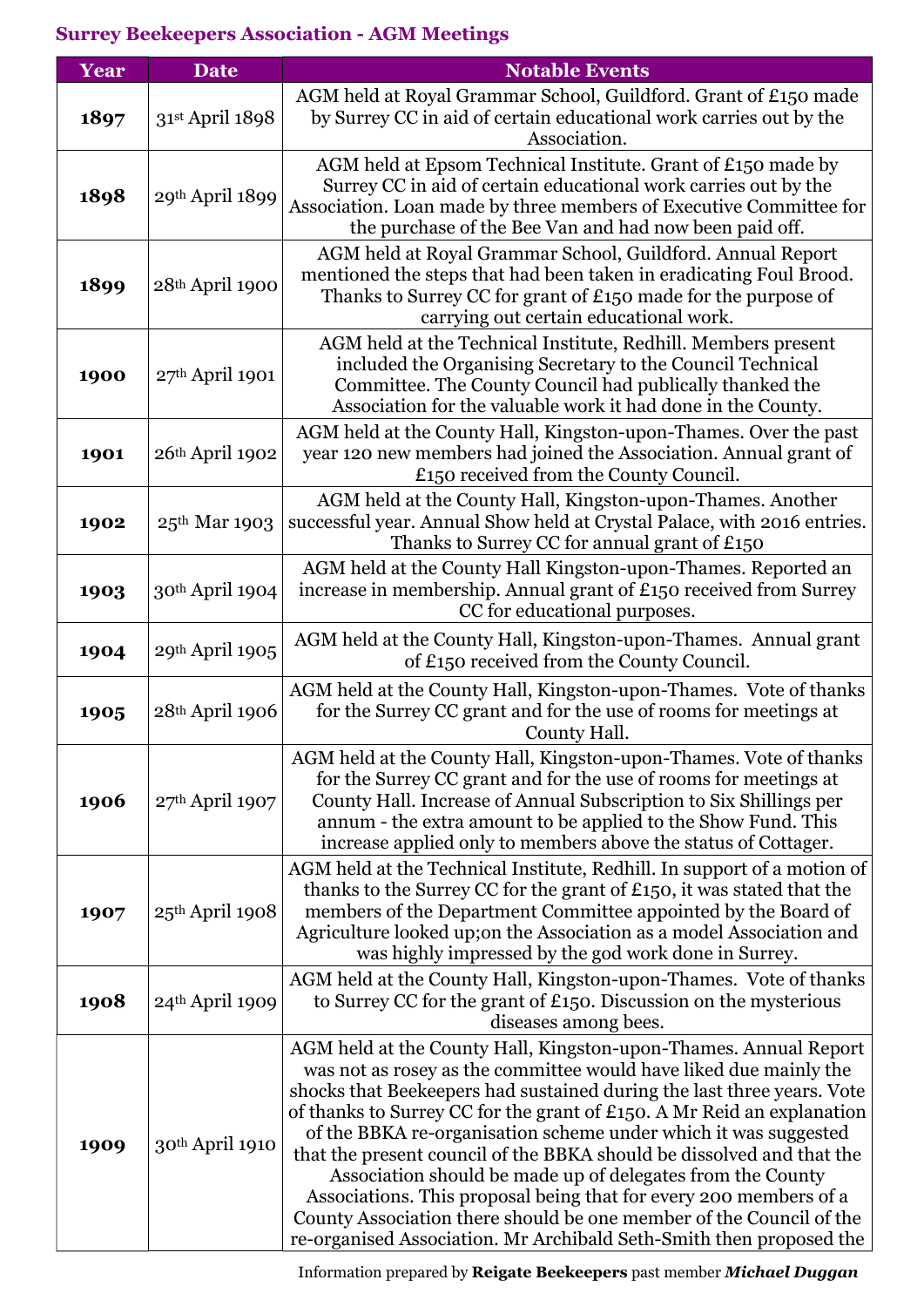| Year | <b>Date</b>       | <b>Notable Events</b>                                                                                                                                                                                                                                                                                                                                                                                                                                                                                       |
|------|-------------------|-------------------------------------------------------------------------------------------------------------------------------------------------------------------------------------------------------------------------------------------------------------------------------------------------------------------------------------------------------------------------------------------------------------------------------------------------------------------------------------------------------------|
|      | 30th April 1910   | following resolution "That this meeting empowers and authorise the<br>Executive Committee of SBKA as may be necessary, in the event of the<br>BBKA announcing their intention of carrying out any steps that affect<br>the SBKA. The mysterious disease that had developed amongst bees in<br>Surrey was discussed - know as 'Isle of Wight' disease. It was<br>suggested that poisonous substances such as Arsenic and Nicotine etc.<br>which were used for spraying were greatly responsible for epdemic. |
| 1910 | 29th April 1911   | AGM held at the County Hall, Kingston-upon-Thames. Small decrease<br>in members due to unfavourable bee season and Isle of Wight disease.                                                                                                                                                                                                                                                                                                                                                                   |
| 1911 | 27th April 1912   | AGM held at the County Hall, Kingston-upon-Thames. Annual Report<br>showed an increase in membership of 57 members. Vote of thanks to<br>Surrey CC for grant of £150.                                                                                                                                                                                                                                                                                                                                       |
| 1912 | 26th April 1913   | AGM held at the Technical Institute, Redhill. Discussion on 'Bee<br>Disease Bill.                                                                                                                                                                                                                                                                                                                                                                                                                           |
| 1913 | $25th$ April 1914 | AGM held at Marden House, London Road, Redhill. Vote of thanks to<br>Surrey CC for their continued support.                                                                                                                                                                                                                                                                                                                                                                                                 |
| 1914 | 30th April 1915   | AGM held at the Technical Institute Redhill. Due to World War the<br>grant from the Surrey CC has been reduced.                                                                                                                                                                                                                                                                                                                                                                                             |
| 1915 |                   | Due to the World War the AGM for the 1st June 1916 was postponed.                                                                                                                                                                                                                                                                                                                                                                                                                                           |
|      | $1916 - 1918$     | No information                                                                                                                                                                                                                                                                                                                                                                                                                                                                                              |
| 1919 | 24th April 1920   | AGM held at the County Hall, Kingston-upon-Thames. Vote of thanks<br>to Surrey CC for use of the rooms for meetings. Tactful question of<br>renewal of Surrey CC grant was raised. Proposal to re-organise SBKA -<br>proposed that the Executive Committee be directed to draft a new set<br>of rules and submit for approval to an EGM to be held in May.                                                                                                                                                  |
|      | 19th June 1920    | EGM held at the Guildhall, Guildford. Amended rules were confirmed.<br>Testimonial and Gift of money proposed for Mr White following 25<br>years of service to the Association.                                                                                                                                                                                                                                                                                                                             |
| 1920 | 19th Mar 1921     | AGM held at the Guildhall, Guildford. Vote of thanks to the Surrey<br>Education Committee for the gratuitous provision of Lectures and the<br>use of rooms. Demonstration of frame building and section folding<br>given by one of the members - Miss Knowles.                                                                                                                                                                                                                                              |
|      | 17th Dec 1921     | A General Meeting was held at Wimbledon Town Hall. Amendment on<br>drafting new rules.                                                                                                                                                                                                                                                                                                                                                                                                                      |
| 1921 | 8th April 1922    | AGM held at Stanleys, 237 Lavender Hill, SW. Vote of thanks to Surrey<br>CC for free Lectures and Demonstrations. Lantern lecture on the<br>'Anatomy of the Honey Bee' by Mr Arnold Richards.                                                                                                                                                                                                                                                                                                               |
| 1922 | 10th Mar 1923     | AGM held at the Public Library, Kingston-upon-Thames. Mr Reid -<br>Chairman of BBKA spoke about the useful work that SBKA did. Duke<br>of Connaught and Lord Onslow became Patrons of the Association.<br>Criticism of Beecraft voiced by several members. Show fund needs<br>more funds - the Association needs over £30 to run the show. Lantern<br>lecture on 'Pollination of Blossom by Mr A. Richards.                                                                                                 |
| 1923 | 23rd Feb 1924     | AGM was held at Wimbledon Town Hall. Vote of thanks to Surrey CC<br>for free Lectures and Demonstrations. A proposal was adopted that a<br>Silver Cup be presented to BBKA in commemoration of its Jubilee, to<br>be competed for at the show held by the BBKA. Lantern lecture<br>'Enemies of Bees by Mr Herrod Hempsell.                                                                                                                                                                                  |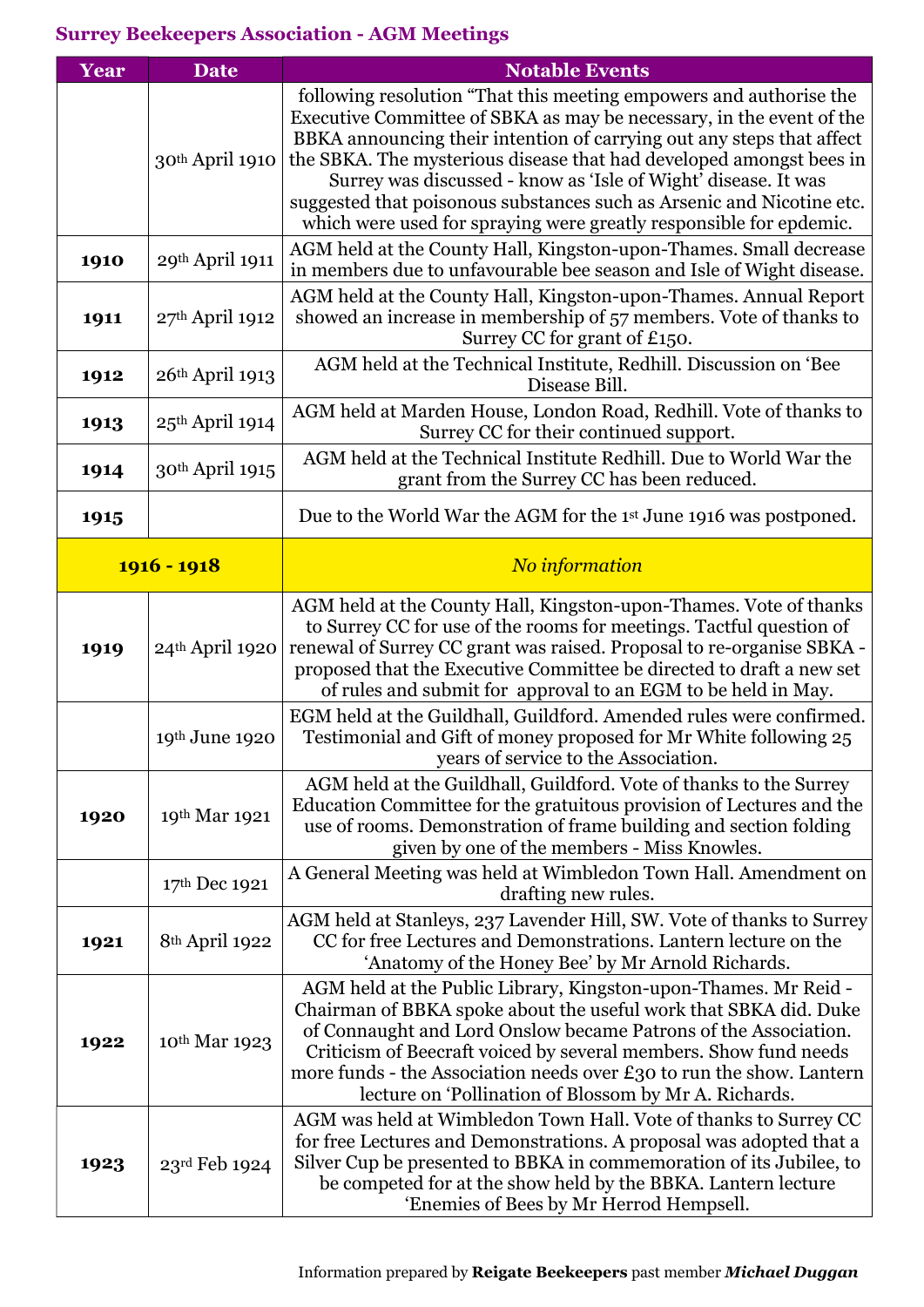| Year | <b>Date</b>               | <b>Notable Events</b>                                                                                                                                                                                                                                                                                                                                                                                                                                                                                     |
|------|---------------------------|-----------------------------------------------------------------------------------------------------------------------------------------------------------------------------------------------------------------------------------------------------------------------------------------------------------------------------------------------------------------------------------------------------------------------------------------------------------------------------------------------------------|
| 1924 | 3rd July 1925             | AGM held at Greyhound Hotel, Croydon. References made to the<br>activities of SBKA by Mr Reid Chairman of BBKA - especially the<br>Crystal Palace Show. Lanter lecture 'Honey as Food' by Miss M.<br><b>Whyte-Johnstone.</b>                                                                                                                                                                                                                                                                              |
| 1925 | 20th Mar 1926             | AGM held at the Public Library, Kingston-upon-Thames. Vote of<br>thanks to Surrey CC, but a request for more assistance to be given to<br>SBKA. Reported that BBKA had a set a standard for Hives and<br>blueprints would be available shortly.                                                                                                                                                                                                                                                           |
| 1926 | 26th Mar 1927             | AGM held at Colman Institute, Redhill. Vote of thanks to Surrey CC<br>for free Lectures and Demonstrations. It was hinted that these would<br>not be continued unless the policy of the Surrey Agricultural<br>Committee was changed. A petition was sent to Surrey CC members,<br>local MPs and BBKA. The Chairman was on the Surrey Agricultural<br>Committee and promised to assist. Mr Reid was congratulated on<br>being made President of BBKA. Lecture on 'Queen Rearing' by Dr<br>Lord.           |
| 1927 | 17th Mar 1928             | AGM held at the Institute, Leatherhead. Request to the BBKA to take<br>more of a practical interest in Beekeeping in the country. To urge<br>County Councils to assist this branch of agriculture.                                                                                                                                                                                                                                                                                                        |
| 1928 | 23rd Mar 1929             | AGM held at the Co-operative Hall, East Street, Epsom. Vote of thanks<br>to Surrey CC for an Apiary grant. Alteration to Rule 3 approved. Mr<br>Archibald Seth-Smith read a letter from Mr Herrod Hempsell -<br>Secretary of BBKA. Vote of confidence in Mr Hamlin SBKA Hon.<br>Secretary/Treasurer following certain allegations outlined in the above<br>letter. The meeting was assured that no such allegations had been<br>made. SBKA celebrates the 50 <sup>th</sup> anniversary of its foundation. |
| 1929 | 22nd Mar 1930             | AGM held at the Lecture Hall, Lingfield Road, Wimbledon.<br>Disaffiliation from the BBKA was discussed.                                                                                                                                                                                                                                                                                                                                                                                                   |
| 1930 | 21st Mar 1931             | AGM held at the Victory Tea Rooms, South Street, Dorking. Criticism<br>of the Council and lack of enthusiasm of some of the Divisions.<br>Suggestion of Dorking and Reigate Division amalgamating.                                                                                                                                                                                                                                                                                                        |
| 1931 | 12 <sup>th</sup> Mar 1932 | AGM held at the Guildhall, Guildford. Formation of the South East<br><b>Counties Federation.</b>                                                                                                                                                                                                                                                                                                                                                                                                          |
| 1932 | 11 <sup>th</sup> Mar 1933 | AGM held at the Public Library, Kingston-upon-Thames. Legislation<br>regarding Bee Diseases and Government Bee Inspection<br>discussed. Request to Surrey CC for finance to enable more expert<br>work to be done.                                                                                                                                                                                                                                                                                        |
| 1933 | 17th Mar 1934             | AGM held at the Colman Institute, Redhill. Chairman said he expected<br>an invitation to sit on the Surrey Agriculture Education Committee.                                                                                                                                                                                                                                                                                                                                                               |
| 1934 | 23rd Mar 1935             | AGM held at the Lecture Hall, Lingfield Road, Wimbledon. Proposal<br>that a recommendation be sent to the Ministry of Health that<br>necessary steps should be taken to prevent the word 'Honey' being<br>used on labels of substances that are not pure honey.                                                                                                                                                                                                                                           |
| 1935 | 28th Mar 1936             | AGM held at the Public Hall, Croydon. Proposal for the Ministry of<br>Agriculture to consider the possibility of providing research into the<br>marketable quality of honey. Proposal for a Foul Brood Insurance<br>Scheme.                                                                                                                                                                                                                                                                               |
|      | 19th Dec 1936             | Special General Meeting held at the Lecture Hall, Lingfield Road,<br>Wimbledon. To discuss increase in subscription rate to Six Shillings to<br>enable the Insurance Premium to be paid to Bee Disease Insurance<br>against Foul Brood Disease.                                                                                                                                                                                                                                                           |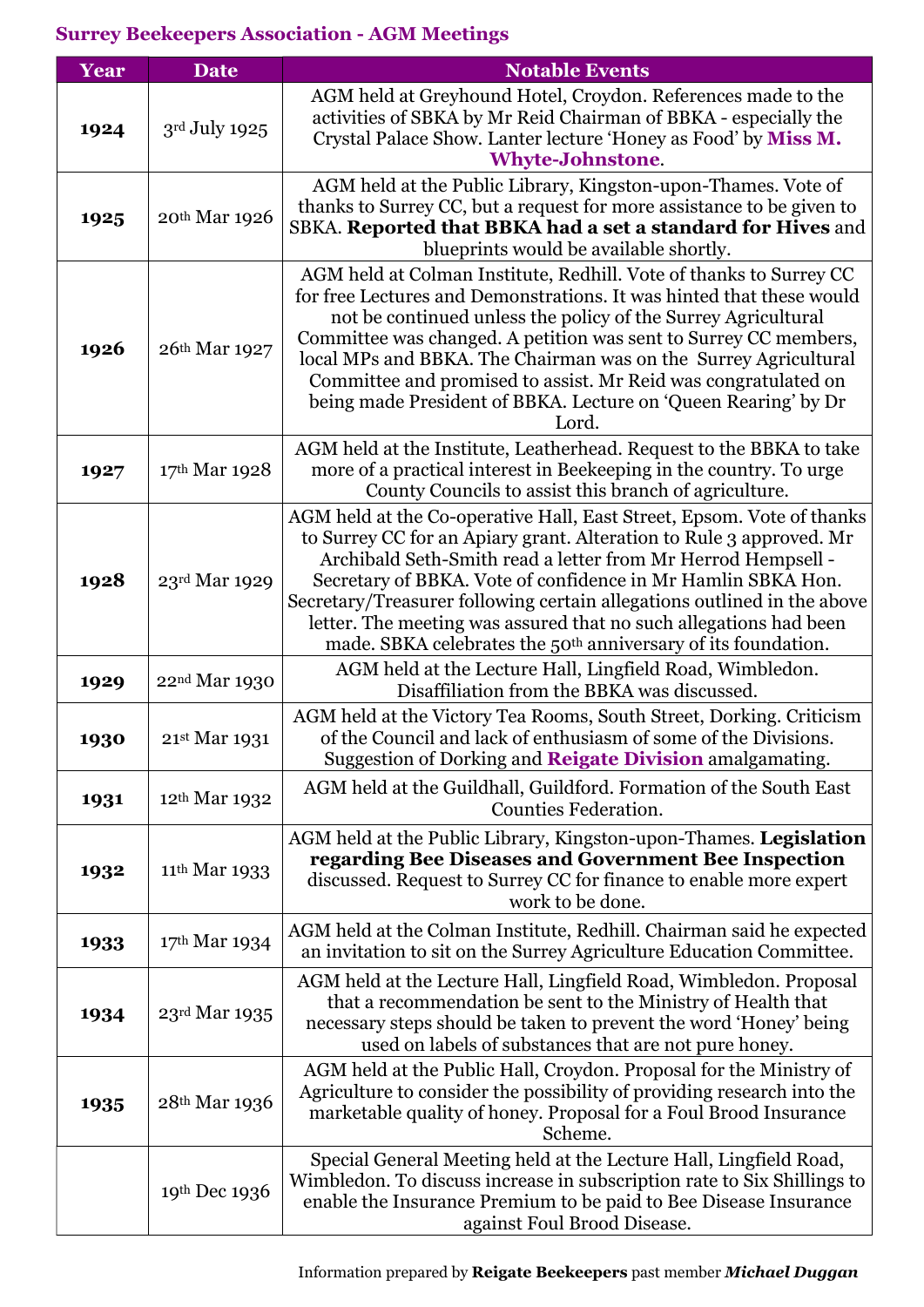| Year | <b>Date</b>                 | <b>Notable Events</b>                                                                                                                                                                                                                                                                                                                                                                                    |
|------|-----------------------------|----------------------------------------------------------------------------------------------------------------------------------------------------------------------------------------------------------------------------------------------------------------------------------------------------------------------------------------------------------------------------------------------------------|
| 1936 | 10th April 1937             | AGM held at the Institute, Guildford. Re-election of the President<br>and Vice Presidents.                                                                                                                                                                                                                                                                                                               |
| 1937 | 26th Mar 1938               | AGM held at Myers Hall, Epsom. Election of the President and Vice<br>Presidents.                                                                                                                                                                                                                                                                                                                         |
| 1938 | 29th April 1939             | AGM held at the YMCA Hall, Woking. Concern at lack of support<br>from Surrey CC, although letters had been sent. Proposed to<br>request a grant from Ministry of Agriculture with copies to Surrey<br>CC for assistance. Request from the National Honey Show urging<br>SBKA to become members of the National Honey Show because a<br>larger loss was made in 1938 owing to the threatening war crisis. |
| 1939 | 20th April 1940             | AGM held at the Lecture Hall, Wimbledon. Donation of £6 made to<br>the National Honey Show. Foul Brood legislation was discussed.                                                                                                                                                                                                                                                                        |
| 1940 | 17th May 1941               | AGM held at the Church Hall. Lower Kingswood. Suggestion that<br>the Association Rules be revised.                                                                                                                                                                                                                                                                                                       |
| 1941 |                             | No record of an AGM                                                                                                                                                                                                                                                                                                                                                                                      |
| 1942 | 17th April 1943             | AGM held at the Town Hall, Wimbledon. Minimum subscription<br>increased to Seven Shillings & Six Pence.                                                                                                                                                                                                                                                                                                  |
| 1943 | 22nd April 1944             | AGM held at the Town Hall, Wimbledon. Office of President was<br>left vacant, but the Vice Presidents were re-elected en bloc.                                                                                                                                                                                                                                                                           |
| 1944 | 28th April 1945             | AGM held in the Council Chamber at the Town Hall, Wimbledon.<br>Reference was made to the death of Dr Thompson.                                                                                                                                                                                                                                                                                          |
| 1945 | 4 <sup>th</sup> June 1946   | AGM held in the Committee Rooms at the Town Hall, Wimbledon.<br>Sir John Jarvis was election President of the Association. New set of<br>Rules were circulated and adopted.                                                                                                                                                                                                                              |
| 1946 | 3rd May 1947                | AGM held at the Town Hall, Wimbledon. Discussion on Bee<br>Disease. Mr Le Maistre was re-elected Chairman.                                                                                                                                                                                                                                                                                               |
| 1947 | 10th April 1948             | AGM held at the Town Hall, Wimbledon. Councillor W.E. Hamlin<br>JP elected President. Dr s. Gooding elected chairman. Mr F. H<br>Lawrence elected Hon Secretary & Treasurer. Formal vote of thanks<br>accorded to Mr Hamlin for carrying out the Secretarial duties for 27<br>years.                                                                                                                     |
| 1948 | 20th May 1949               | AGM held at Town Hall, Wimbledon. Proposal to increase<br>sunscriptions fron seven shillings and six pence to ten shillings<br>deferred to later in the year.                                                                                                                                                                                                                                            |
| 1949 | 16th May 1950               | AGM held at the Council Chamber, Surbiton Borough Council. New<br>list of Vice Presidents.                                                                                                                                                                                                                                                                                                               |
| 1950 | 31st Mar 1951               | AGM held at Trinity Hall, Guildford. Vice Presidents list presented.<br>Liason between SBKA and Surrey CC referred to Council.                                                                                                                                                                                                                                                                           |
| 1951 | 29th March 1952             | AGM held at Oddfellows Hall, Dorking. Reported that there was<br>excellent liason between SBKA abs Surrey CC.                                                                                                                                                                                                                                                                                            |
| 1952 | 28th March 1953             | AGM held at Linton Lane School, Epsom.                                                                                                                                                                                                                                                                                                                                                                   |
| 1953 | 20th March 1954             | AGM held at Pelham Road School, Wimbledon. Mr J.F. Stanley be-<br>came chairman of BBKA.                                                                                                                                                                                                                                                                                                                 |
| 1954 | 12 <sup>th</sup> March 1955 | AGM held in the Council Chamber, Croydon Town Hall. Subscrip-<br>tion increase from ten shillings to 12 shillings and six pence ap-<br>proved.                                                                                                                                                                                                                                                           |
| 1955 | 14th April 1956             | AGM held at Congregational Hall, Farnham.                                                                                                                                                                                                                                                                                                                                                                |
| 1956 | 4 <sup>th</sup> May 1957    | AGM held at the Council Chamber, Surbiton Borough Council.<br>Minutes of EGM held 3rd November 1956 and rule changes read.                                                                                                                                                                                                                                                                               |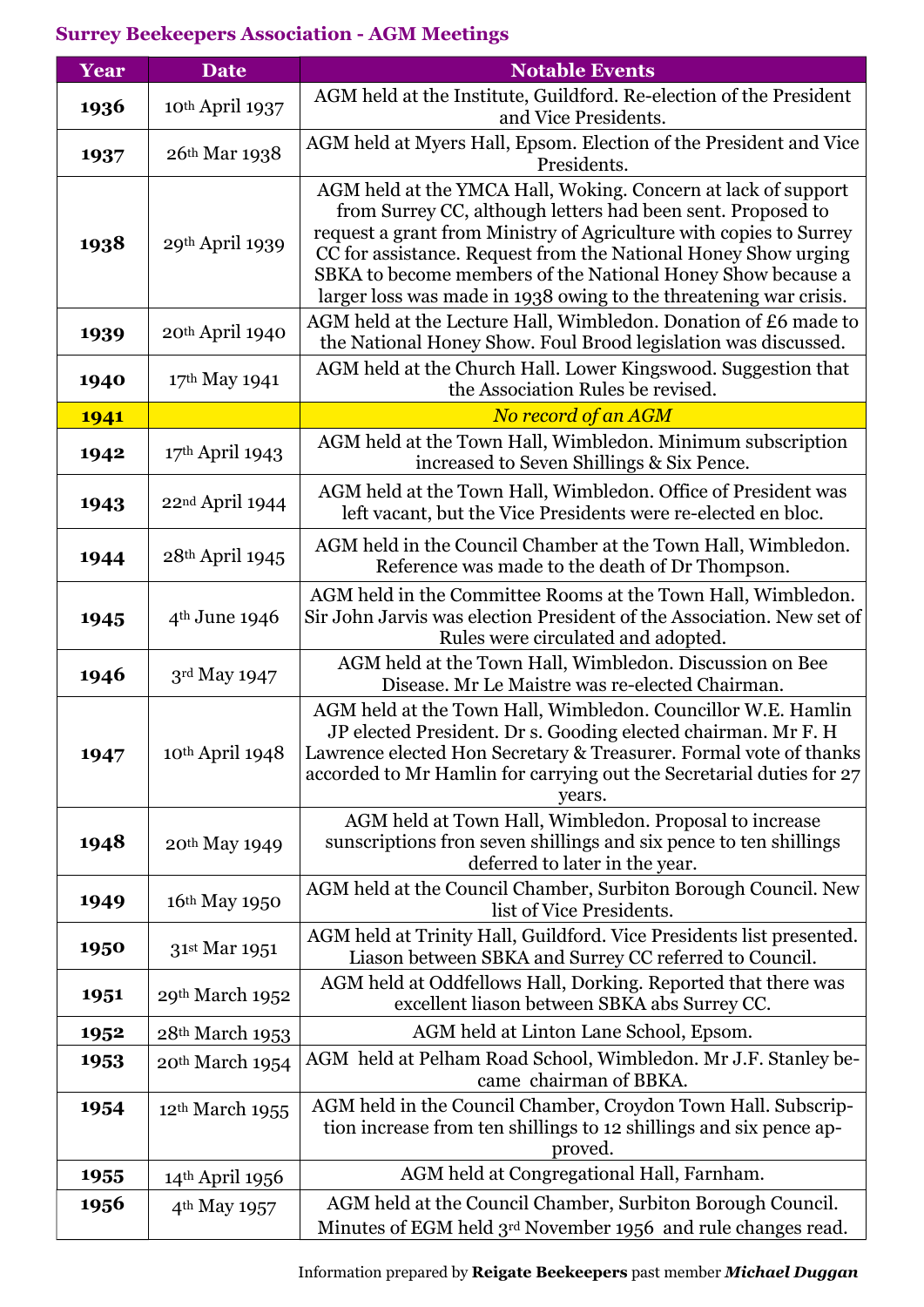| Year | <b>Date</b>                | <b>Notable Events</b>                                                                                                                                                                                                                                                                                                                                                                                                                                                                                          |
|------|----------------------------|----------------------------------------------------------------------------------------------------------------------------------------------------------------------------------------------------------------------------------------------------------------------------------------------------------------------------------------------------------------------------------------------------------------------------------------------------------------------------------------------------------------|
| 1957 | 10th May 1958              | AGM held at the Council Chamber, Surbiton Borough Council.                                                                                                                                                                                                                                                                                                                                                                                                                                                     |
| 1958 | 4 <sup>th</sup> April 1959 | AGM held at the Council Chamber, Surbiton Borough Council.                                                                                                                                                                                                                                                                                                                                                                                                                                                     |
| 1959 | 26th March 1960            | AGM held at Dorking County School, Ashcombe Road. Various<br>County events were discussed.                                                                                                                                                                                                                                                                                                                                                                                                                     |
| 1960 | 25th March 1961            | AGM held at St Andrews Hall Pump Pail, Croydon. Mr M.C. Bond<br>was appointed chairman. A lecture was given by Mr G.E.J. Nixon of<br>Guildford.                                                                                                                                                                                                                                                                                                                                                                |
| 1961 | 31st March 1962            | AGM held at Christ Church Hall, Woking. Sir John Wenham,<br>President referred to the approaching 83rd birthday of SBKA. Mrs<br>Hamlin presented the Association the Gold Medal which was<br>presented to her late husband W.E. Hamlin by the Association in<br>1929. She suggested that the medal be used as the Badge of Office<br>of the present Secretary Mr Lawrence and his successors.                                                                                                                  |
| 1962 | 30th March 1963            | AGM held at Lintons School, Epsom. Election of Officers. At the<br>end of the meeting a lecture on 'Colony Development and<br>Management' was given by Mr A. Worth late CBI Dorset.                                                                                                                                                                                                                                                                                                                            |
| 1963 | 4 <sup>th</sup> April 1964 | AGM held at St Marks Hall, Wimbledon. Notice given of Council's<br>recommendation to amend the rules. A lecture was given by<br>Commander Dixon, General Secretary BBKA entitled 'Some<br>Problems of Modern Beekeeping.'                                                                                                                                                                                                                                                                                      |
| 1964 | 24th April 1965            | AGM held at the Technical Institute, Redhill. Mr Muddiman of<br>Epsom Division was appointed chairman of the Council. Mr G.E.J.<br>Nixon of Guildford Division gave a lecture entitled 'Beekeeping<br>without Tears'.                                                                                                                                                                                                                                                                                          |
| 1965 | 23rd April 1966            | AGM held at the Unitarian Hall, Friends Road, Croydon. Mr<br>Muddiman resigned as chairman as he had moved from the County.<br>Mr J.F. Stanley was elected chairman for 1966. A talk on the new<br>Beekeeping Centre at Stoneleigh Park was given by Mf F.W. Drake<br>President of BBKA and Mrs R.E. Clark County Bee Advisor.                                                                                                                                                                                 |
| 1966 | 23rd April 1967            | AGM held at St Joan of Arc's Hall, Farnham. The chairman<br>suggested that to cover the deficit of £16 shown in the accounts, the<br>increased cost of BeeCraft from four shillings and six pence to<br>seven shillings, and the imminent increase in the BBKA fees from<br>one pound and six pence to two shillings, it would be necessary to<br>increase the capitation fee from nine shillings to fourteen shillings.<br>This was agreed, as was the retention of BeeCraft as a benefit for all<br>members. |
| 1967 | $27th$ April 1968          | AGM held at Heathside School, Brooklands Lane, Weybridge. Mr J.<br>Scruby was nominated by the Council for chairman a post vacated<br>by Mr J.F. Stanley. Sir John Wenham resigned the Presidency after<br>eleven years. After a ballot Mr J.F. Stanley was elected President.                                                                                                                                                                                                                                 |
| 1968 | 26th April 1969            | AGM held at the Village Hall, Chobham. Mr J. Scruby was<br>presented with the Lecturers Certificate issued by BBKA.                                                                                                                                                                                                                                                                                                                                                                                            |
| 1969 | 25th April 1970            | AGM held at the Epsom Girls School. Mr N.J. Atkinson of Guildford<br>Division was elected chairman of the Council. Mr J.T. Scruby and<br>Dr A.L. Gregg were elected Vice Presidents.                                                                                                                                                                                                                                                                                                                           |
| 1970 | 24th April 1971            | AGM held at the Epsom Girls School. Mr A. Sutherland was<br>appointed Hon. General Secretary, Mrs Sutherland was appointed<br>Hon. Treasurer. Mr Lawrence who resigned after 27 years as Hon<br>General Secretary and Treasurer was thanked for all his work and<br>presented with the book 'The Dictionary of Garden Plants' and a<br>very handsome cheque.                                                                                                                                                   |